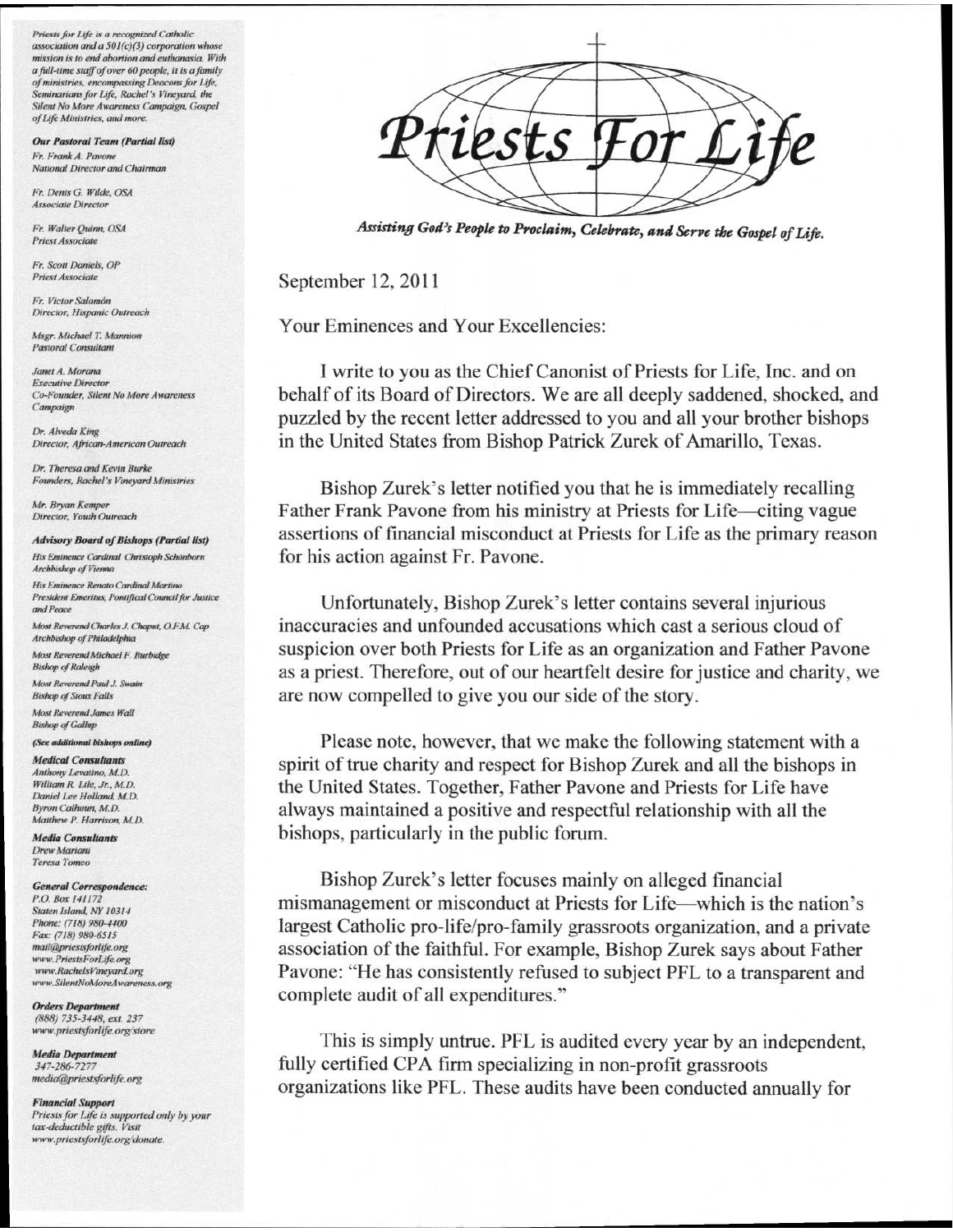the past ten years. Since 2005 (the year Father Pavone incardinated into the Diocese of Amarillo), PFL has submitted over 40 separate financial and management documents to the Bishop of Amarillo (His Excellency Bishop John Yanta, as well as Bishop Zurek). These included all annual audits from 2005 through 2010. The documents include quarterly statements, organizational charts, charts of accounts, internal management documents, and even the actual check register when it was requested by Bishop Zurek. Many of you have been copied when we sent these documents and have provided positive feedback. These submissions have never been acknowledged.

How this could possibly be called a "consistent refusal to subject PFL to a transparent and complete audit of all expenditures" is baffling to everyone at Priests for Life, especially the Board of Directors, as we were personally involved in this entire process of disclosure and transmission.

Bishop Zurek goes on to say, "I have reasons to be alarmed at the potential financial scandal that might arise." This is a supposition that is based on a *feeling—not* on any facts. Indeed, Priests for Life is deliberately structured to avoidany such controversy and suspicions, which is why Father Pavone does not oversee any of the finances of PFL. A separate Financial Committee on the Board of Directors has this responsibility, and they are very mindful to be perfectly transparent to the Church as well as to our donors and any relevant government authorities, such as the IRS. Indeed, we file a complete IRS Form 990 (a very thorough financial statement required for all  $501(c)(3)$  non-profit organizations such as PFL), and we always make that form available for public review.

We fully agree with Bishop Zurek's statement that donors who give to PFL have a rightful expectation that the monies are being used prudently. We take issue, however, with Bishop Zurek's statement that seems to malign PFL for being a successful ministry within the Church. He says, "PFL has become a business that is quite lucrative and provides Father Pavone with financial independence from all ecclesiastical oversight." Again, this is simply untrue.

First and foremost, Father Frank does not draw a salary from PFL, nor does he receive a stipend or compensation of any kind from the Diocese of Amarillo, Texas. PFL pays for the extremely modest living expenses of Father Frank, which amount to less than \$2,000 a month. He does not own a home or an apartment, but lives in a small apartment rented by Priests for Life. Unfortunately, Bishop Zurek has never seen any of this for himself, because he has never accepted Father Pavone's repeated invitations to come for a visit to PFL headquarters.

Thus you can imagine why we are so perplexed at Bishop Zurek's statement: "Since he has consistently refused to subject PFL to a transparent and complete auditing of all expenditures, I have reasons to be alarmed at the potential financial scandal that might arise..." He then goes on to say that he needs to "correct Father Pavone's incorrigible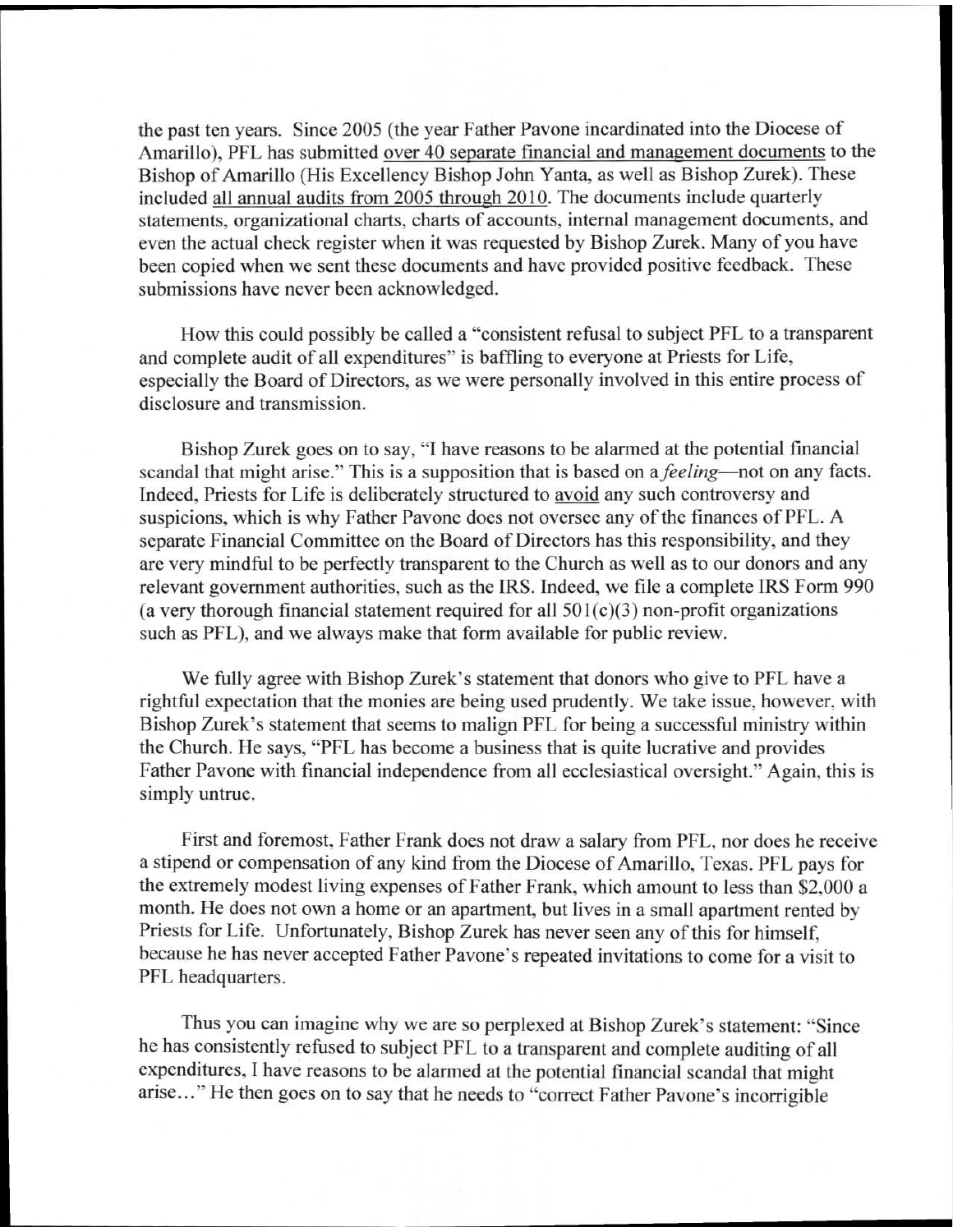defiance to my legitimate authority as his Bishop."

We merely ask, "What incorrigible defiance?" Ever since the beginning of his pro-life ministry, Father Pavone has consistently remained obedient and faithful to his Ordinary first in New York and then in Amarillo. When Bishop Zurek required Father Pavone to spend Holy Week and other specific days in Amarillo, Father Pavone complied. When Bishop Zurek required Father Pavone to spend 60 days in Amarillo, Father Pavone worked to cancel many previously arranged speaking engagements and juggled other commitments so that he could comply with his bishop's wishes. Finally, he sent Bishop Zurek two letters about going to Amarillo, one with a detailed list of the dates that he would be available for ministry in Amarillo. These letters and others assured the Bishop of his obedience and readiness to comply with the Bishop's demands. But these letters were never acknowledged by Bishop Zurek. Instead, the Bishop's reply to Fr. Pavone, in a letter dated September 6, made no reference to Fr. Pavone's clear readiness to comply, but rather insisted that Fr. Pavone had ignored the Bishop's request.

The distressing conclusion of Bishop Zurek's letter seems to us to be an outright and unjustified attack on the work of Priests for Life as a whole, which is much more grave than his real or imagined difficulty with Father Pavone. In His Excellency's final paragraph, he asks you to "inform the Christian faithful under your care to consider withholding donations to PFL." Herein lies the danger of introducing an element of mistrust toward an organization with an earned, longstanding and positive reputation, along with praise and endorsements from bishops and cardinals throughout the United States and the Vatican. Bishop Zurek's denunciation of Priests for Life has already provoked scandal where none exists, thereby fulfilling the concern he professes to have. Based merely on insinuations, misunderstandings, and conjecture, a public accusation against Priests for Life—calling into question the organization's ethics and spirit—tarnishes and stigmatizes what has become a most prominent pro-life ministry in the Church. Everyone will be harmed—including the unborn—perhaps irrevocably. Perhaps what is most distressing is the fact that the denunciations are predicated on non-existent facts. Documentary evidence that leads to the opposite conclusion and that is readily accepted in professional circles exists and is in the possession of Bishop Zurek and others concerned with Priests for Life.

Therefore, we have been left with no choice but to write to you openly and frankly about this matter so that any further damage to all concerned can be minimized. On behalf of the Board of Directors of Priests for Life, I urge you to look carefully into this matter and express your concerns to Bishop Zurek.

In anticipation of the necessity of a hierarchical recourse before the Congregation for the Clergy, we have formally petitioned Bishop Zurek to rescind his directive suspending